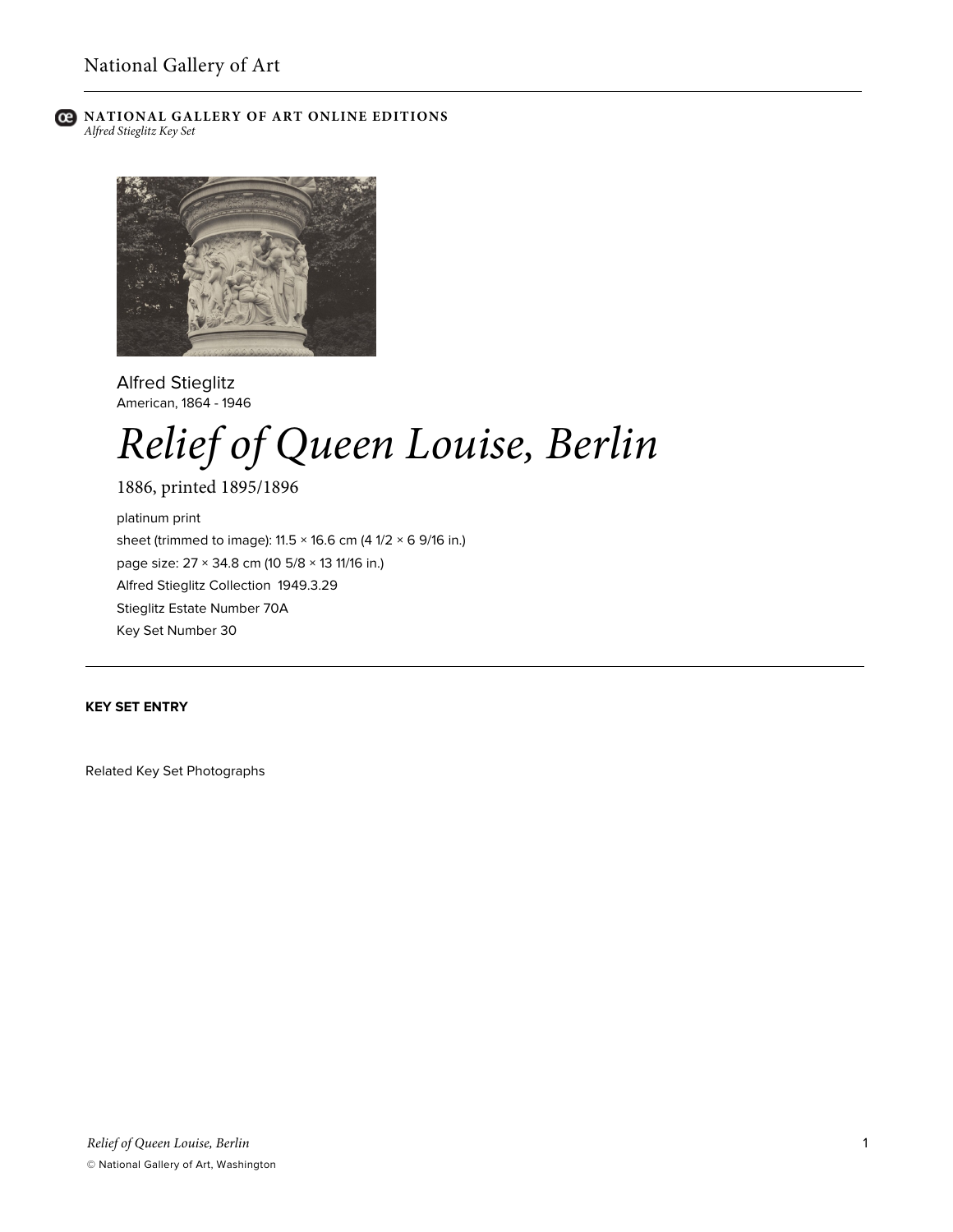# ല

#### **NATIONAL GALLERY OF ART ONLINE EDITIONS** *Alfred Stieglitz Key Set*







Alfred Stieglitz *From a Lenbach Sketch* 1886, printed 1895/1896 platinum print Key Set Number 32

#### Remarks

When Stieglitz first entered the Technische Hochschule, Berlin, in the winter semester, 1882, he lived with Erdmann Encke, a sculptor and amateur photographer who made this monument of Queen Louise in the Tiergarten, Berlin. His brother, Fedor, had lived with the Stieglitz family in New York in 1877.

In March 1894, Stieglitz was awarded a "certificate" for this photograph in *The Amateur Photographer*'s "Monthly Lantern Slide Competition—No. 58—Copies of Pictures, Engravings, Statuary, Etc."

#### **INSCRIPTION**

by Alfred Stieglitz, on interleaving tissue, upper right, in graphite: Relief "Queen Louise" (Berlin) / 1886